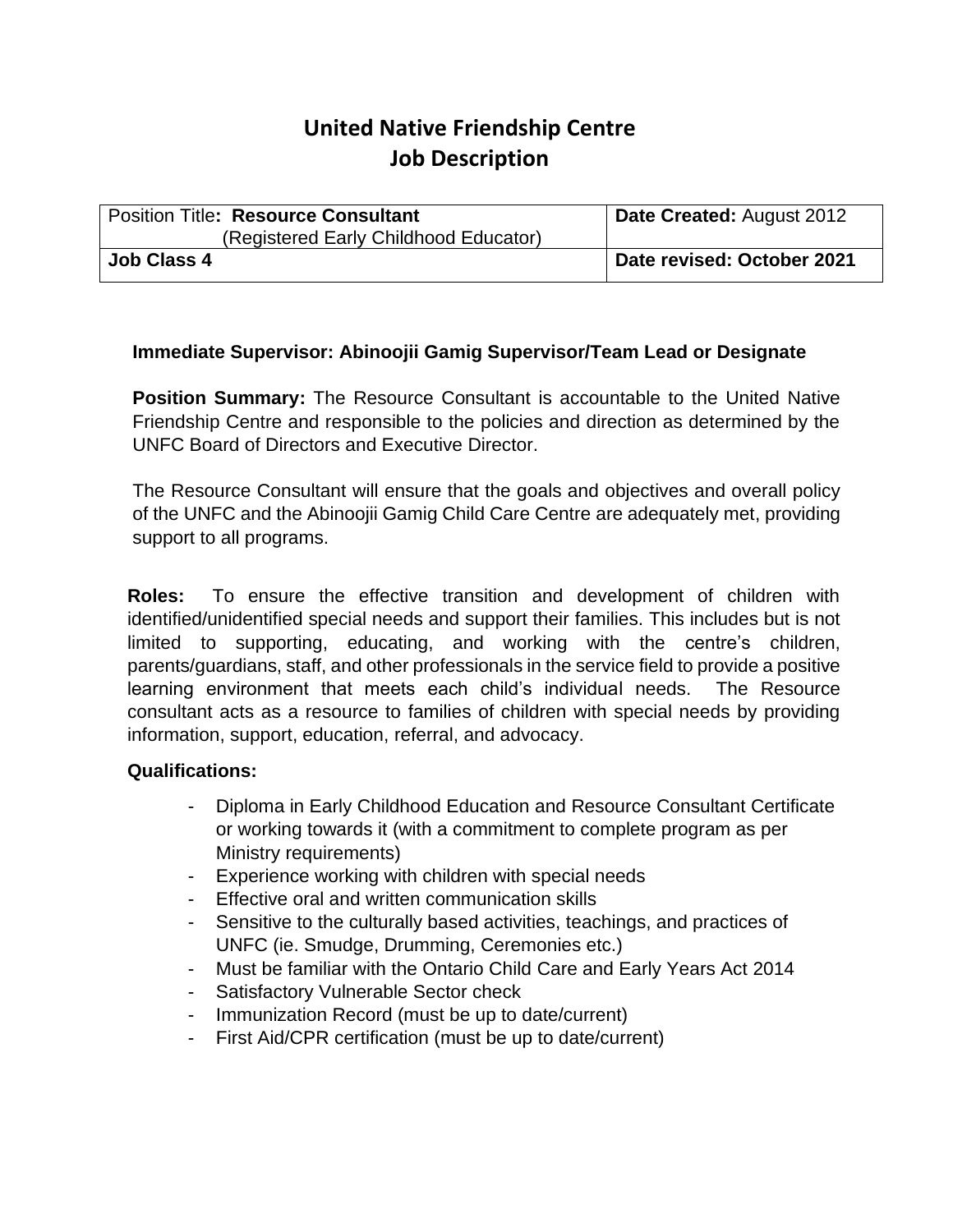# **Responsibilities:**

The following duties/responsibilities describe the typical and primary functions of the Resource Consultant position and should not be considered to encompass all required tasks.

## **Supports to Individuals and Families/Programming:**

-Recognize and support families at risk

-Advocate and support families with children with special needs

-Develop close working relationship with parents/guardians, families and partnering agencies/service providers.

-Conduct initial and follow-up meetings with parents/guardians enrolling their children in the centre who are experiencing challenges with their child's development.

-Provide direct services to children with special needs in one or more of the following areas: Cognitive development, Communication skills, Social and Emotional Development, Self-Help/Adaptive Skills, Fine and Gross Motor Skills

-In partnership with families, initiate referrals and coordinate/case manage outside professional services for the children as needed.

-Administer screening tools and assessments as required

-Develop and support the implementation of Individual Support Plans, identify strengths and goals, monitor and update as goals are met, establish new goals, ensure the parents/guardians are involved in the process.

-Consult and provide support for adaptations to the program to reflect all children's needs.

-Incorporate recommendations from outside service providers to support the development and implementation of the child's Individual Support Plan.

-Respond to staff and/or parent's/guardian's concern related to the developmental issues in children.

# **Administration/Documentation/Reporting:**

-Work independently to carry out daily tasks to coordinate, implement and support the children and staff for smooth functioning of the program(s).

-File maintenance – ensuring the Individual Support Plans are current and updated and any additional reports, assessments, referrals, etc., are located in the child's file.

-File maintenance – ensuring that all of the required licensing requirements are met in regard to file maintenance and the Special Needs Resourcing Program (i.e., required documents are completed, forms/documents are signed and dated, all required consent forms are completed and filed accordingly, etc.,).

-Follow and adhere to all policies and procedures as required by the Child Care and Early Years Act 2014 (CCEYA), the Child Care Licensing Manual (CCLM), and the Abinoojii Gamig Child Care Centre.